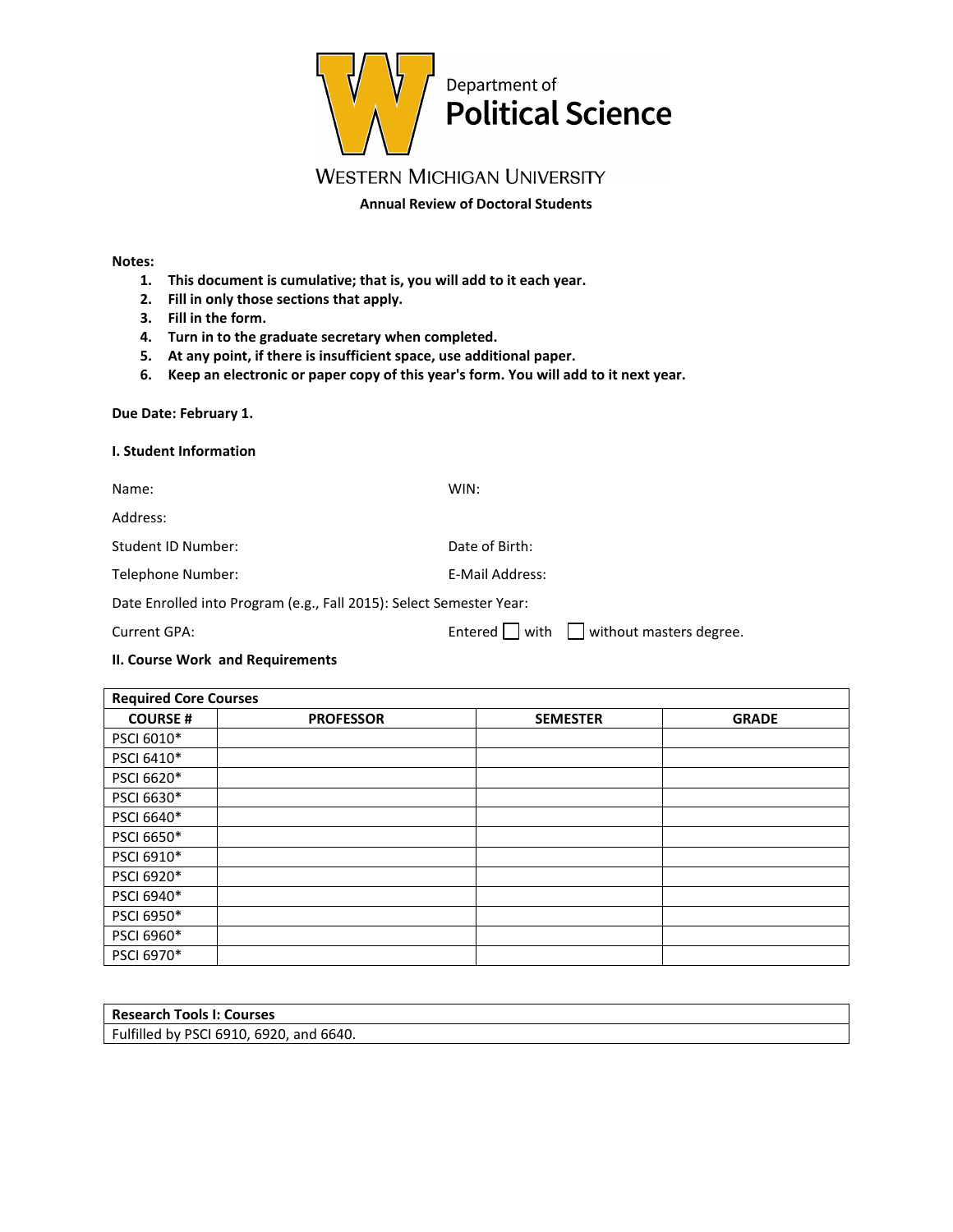| <b>Research Tools II: Courses</b> |  |  |  |
|-----------------------------------|--|--|--|
|                                   |  |  |  |
|                                   |  |  |  |
|                                   |  |  |  |
| $-OR-$                            |  |  |  |

**Language.** Indicate language and how competency was demonstrated.

| Elective Courses (may include up to nine hours of cognates) |                  |                 |              |
|-------------------------------------------------------------|------------------|-----------------|--------------|
| <b>COURSE#</b>                                              | <b>PROFESSOR</b> | <b>SEMESTER</b> | <b>GRADE</b> |
|                                                             |                  |                 |              |
|                                                             |                  |                 |              |
|                                                             |                  |                 |              |
|                                                             |                  |                 |              |
|                                                             |                  |                 |              |
|                                                             |                  |                 |              |
|                                                             |                  |                 |              |
|                                                             |                  |                 |              |
|                                                             |                  |                 |              |
|                                                             |                  |                 |              |
|                                                             |                  |                 |              |

| <b>Comprehensive Exams</b> |          |              |         |
|----------------------------|----------|--------------|---------|
| Select two fields:         | American | Comparative, | Theory, |
| Date passed:               |          |              |         |

| <b>Dissertation Hours</b>                   |
|---------------------------------------------|
| PSCI 7300 (indicate total number of hours): |

| <b>Dissertation</b>                             |                 |         |
|-------------------------------------------------|-----------------|---------|
| Date dissertation committee formally appointed: |                 |         |
| Date dissertation proposal formally defended:   |                 |         |
| Committee members                               | Chair:          | Member: |
|                                                 | Member:         | Member: |
|                                                 | Outside Member: | Member: |

**III. Other Professional Accomplishments.** Items in this category are not program requirements, but are indicative of professional accomplishment expected in the field.

| WMU and Department Scholarships and Funding                             |  |  |
|-------------------------------------------------------------------------|--|--|
| Years of Assistantship/Associateship Funding (from date of enrollment): |  |  |
| WMU and Department Scholarships:                                        |  |  |
|                                                                         |  |  |
|                                                                         |  |  |

**External Grants, Awards and Prizes.** Indicate each with full description and dates.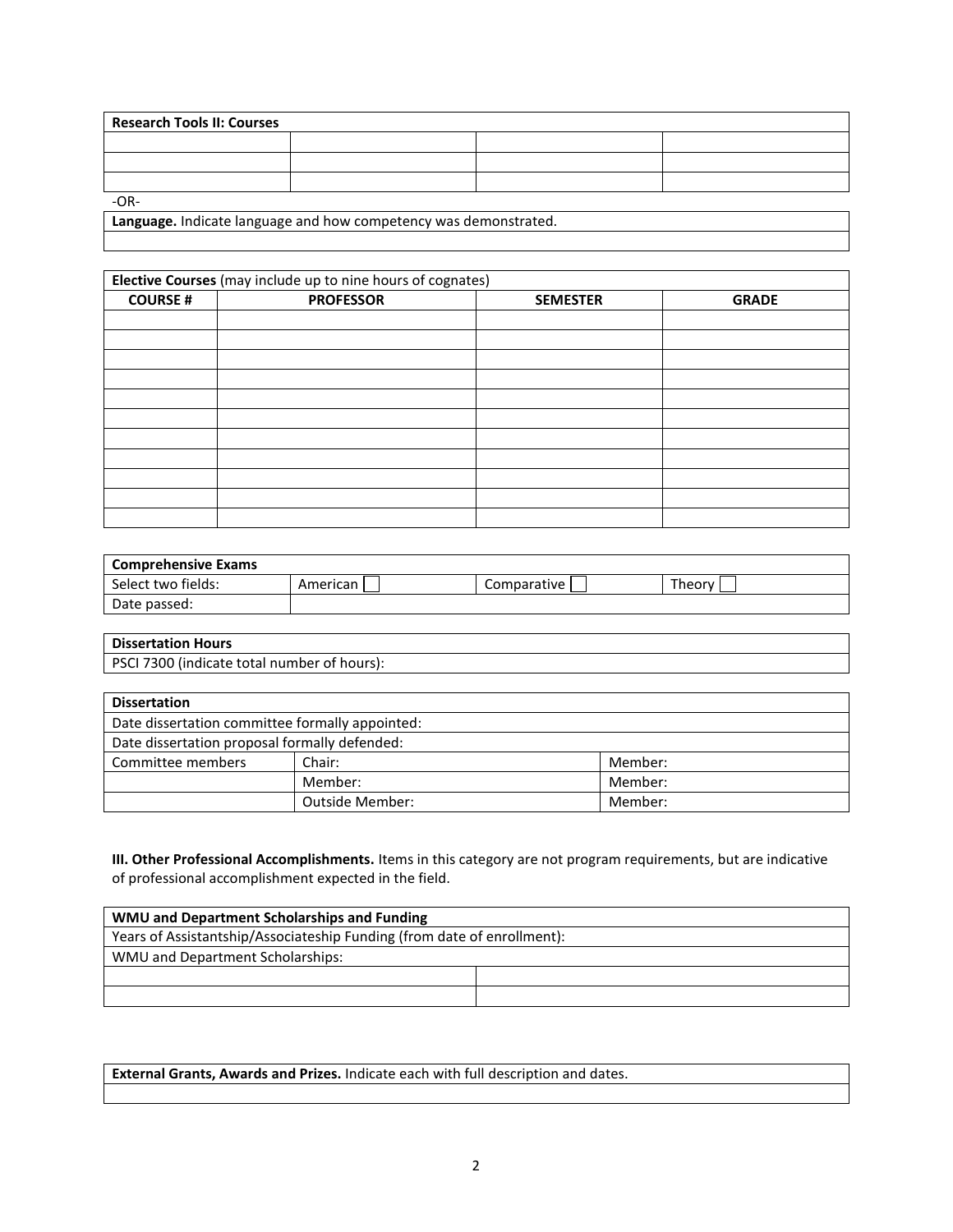**Conference Presentations.** Indicate conference, dates, and title of paper.

**Publications.** Provide full reference.

**Field Work.** Indicate location(s) and nature of field work.

**Courses Taught.** Indicate course number and title and the institution where taught. DO NOT include teaching assistantship assignments.

**Other Professional Activities** (interviews, consultations, internships, etc.)

**PRINT AND SIGN.**

Signature \_\_\_\_\_\_\_\_\_\_\_\_\_\_\_\_\_\_\_\_\_\_\_\_\_\_\_\_\_\_\_\_\_\_\_ Date \_\_\_\_\_\_\_\_\_\_\_\_\_\_\_\_\_\_\_\_\_\_\_\_\_\_\_\_\_\_\_\_\_\_\_\_

\*If additional space is needed, use supplemental page at the end of this document.